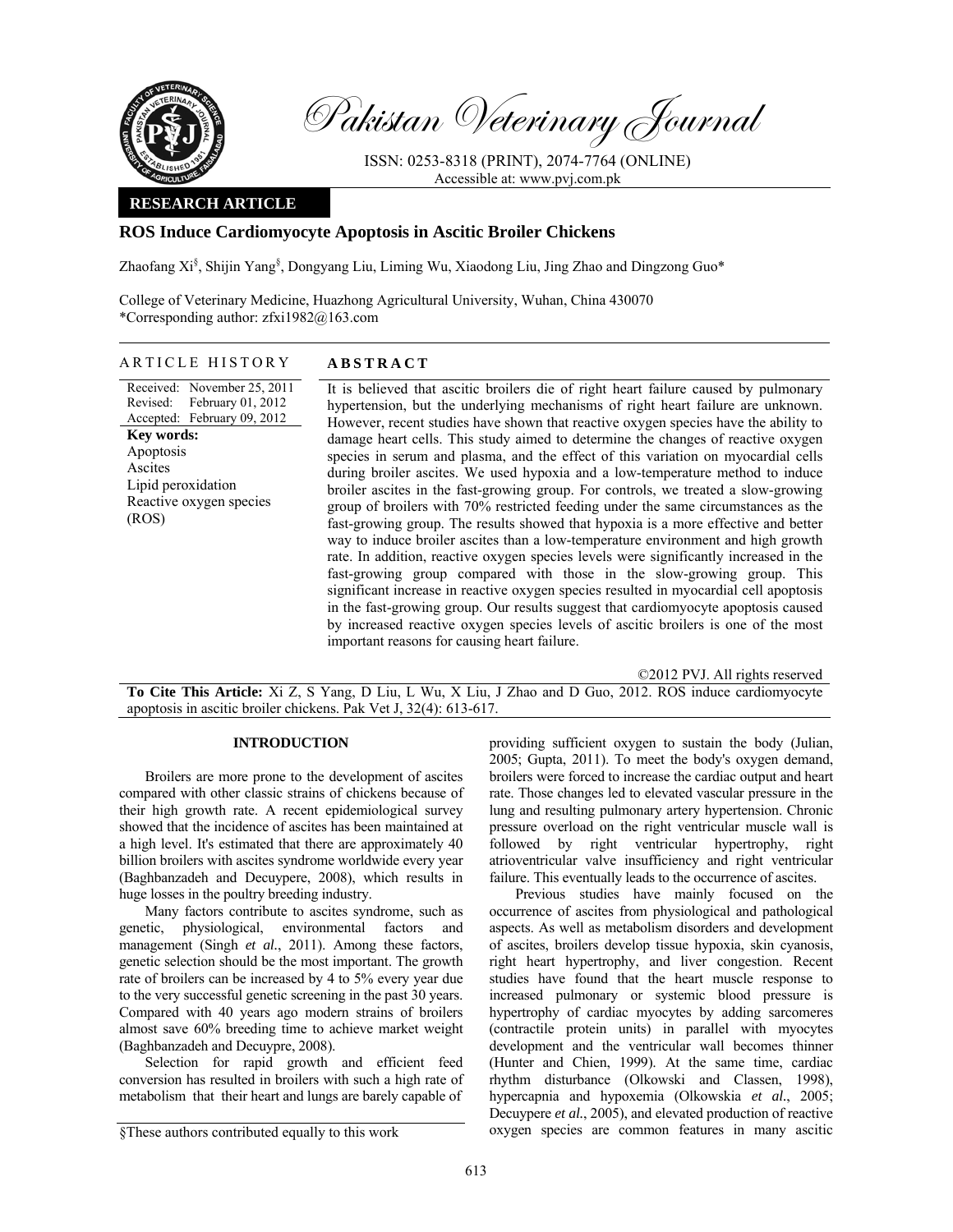broilers (Olkowski, 2007). Among these features, damage of reactive oxygen species to cardiomyocytes has been rarely reported.

Reactive oxygen species may damage cell membranes and compromise cellular function in a number of body systems (Currie, 1999). The current study aimed to investigate whether cardiomyocytes are damaged by elevated reactive oxygen species in ascitic broilers and how to mitigate this harm.

### **MATERIALS AND METHODS**

**Experimental design:** Male chickens (Aviagen) were purchased from a commercial hatchery with a good reputation and raised in a temperature, humidity and air flow controlled henhouse with continuous fluorescent light. At 1 day of age, we selected 120 chickens from a total population of 200 according to body weight. Those with extreme weights were discarded. A total of 120 chicks were randomly divided into two groups: slowgrowing (restricted feed) broilers (70% ad libitum) and fast-growing ad libitum fed broilers. The chickens were raised in a low temperature environment as previously described (Olkowski *et al.*, 1999). Briefly, the temperature was maintained at 34°C during the first 7 days, and gradually decreased to 21°C by the end of the third week, and finally down to 17°C by the end of the seventh week. Diets contained 3300kcal/kg energy and 24% protein to 3 weeks of age, and 20% protein from 3 to 7 weeks. Water was provided to both groups ad libitum.

All trials were conducted in Tibet's Nyingchi prefecture (altitude of 3700 m, Oxygen content is decreased by 40% compare to coastal areas). The lowered environmental temperature forced the birds to increase their metabolic rate, and lowered oxygen content, resulting in an increased burden on the cardiovascular system, making them more prone to the occurrence of ascites (Yahav *et al.*, 1997; Wideman *et al.*, 1998). At weekly intervals, body weight of 10 birds was measured and blood samples were taken on an individual basis. Whole blood samples were collected from the brachial vein, and an aliquot was stored at 4°C for serum precipitation. The remainder was centrifuged at 3000 rpm for 10 min to obtain plasma, and both were stored at - 20°C for reactive oxygen species detection.

**Ascites diagnosis:** During the experiment, all dead birds were diagnosed for ascites according to abdominal fluid accumulation and the ratio of right ventricle to total ventricular weight (Rv/Tv). An Rv/Tv ratio above 0.29 was classed as right ventricular hypertrophy (Julian, 1987).

At the end of the experiments, all chickens were killed by cervical dislocation for detection of ascites. Hearts were also collected and the Rv/Tv ratio was calculated before placing in formal-saline for histological examination.

Hydrogen peroxide (H<sub>2</sub>O<sub>2</sub>) assay: Serum hydrogen peroxide content was determined by using a colorimetry kit (Jiancheng Co Ltd, Nanjing China) according to the manufacturer's instructions (Zhu *et al.*, 2009). The method is based on the principle that  $H_2O_2$  reacts with molybdenic acid and forms a yellow complex. The total amount of complex can be calculated by spectrophotometer at  $405$  nm.  $H_2O_2$  content can be counted by complex production measured.

**Catalase (CAT) assay:** CAT activity was determined by kit (Jiancheng Co., Ltd. Nanjing China) according to manufacturer's instructions. The reaction of CAT decomposition of hydrogen peroxide can be terminated quickly by adding ammonium molybdate. The remaining  $H<sub>2</sub>O<sub>2</sub>$  reacts with ammonium molybdate to produce a light yellow complex. Through the amount of its production, the enzyme of CAT can be calculated.

**Superoxide dismutase (SOD) assay:** The xanthine and xanthine oxidase system produces superoxide anions, which oxidize hydroxylamine to form nitrite, resulting in a purple color. The absorbance was measured at 550 nm and SOD activity in serum was calculated from a standard curve.

**Malondialdehyde (MDA) assay:** MDA levels were determined by our previously described method (Zhu *et al.*, 2009). Degradation products of lipid peroxidation MDA can condensate with thiobarbituric acid to form a red product, which has a maximum absorption peak at 532 nm. MDA levels were derived from a formula with exact measured values.

**Evaluation of myocardial cells apoptosis:** The in suit DNA ligase method was used to detect myocardial cells apoptosis (Donath *et al.*, 2006). Briefly, biotin labeled hairpin oligonucleotides, which were labeled with fluorescent isothiocyanate (FITC)-avidin conjugate, can specifically identify apoptotic DNA strand breaks. To distinguish between cardiac myocytes and non musclederived cells, sections were labeled with anti-sarcomeric α-action antibody (1:200 dilution; Boster Co., Ltd. Wuhan China) and subsequently labeled with a tetraethyl rhodamine isothiocyanate (TRITC)-conjugated secondary antibody (1:500 dilution; Boster Co., Ltd. Wuhan China). Finally, nuclei were stained with DAPI (100ng/ml; Invitrogen Co., Ltd., New York USA) for 10 min. Sections were observed and photographed by an Olympus IX71 (Olympus Co., Ltd., Tokyo Japan) Cells were considered as apoptotic cardiomyocytes if they were labeled by FITC and TRITC together.

**Statistical analysis:** The results were analyzed with SPSS 17.0 statistical software. One-way ANOVAs were performed. A value of P<0.05 was considered as a significant difference.

#### **RESULTS**

We found that a hypoxic environment caused a higher incidence of ascites compared with a low-temperature environment and high growth rate.

**Incidence of ascites syndrome:** In the fast-growing group, 48 chickens had right ventriclular dilation (Rv/Tv > 0.29) among 60 broilers (data not shown) and 35 birds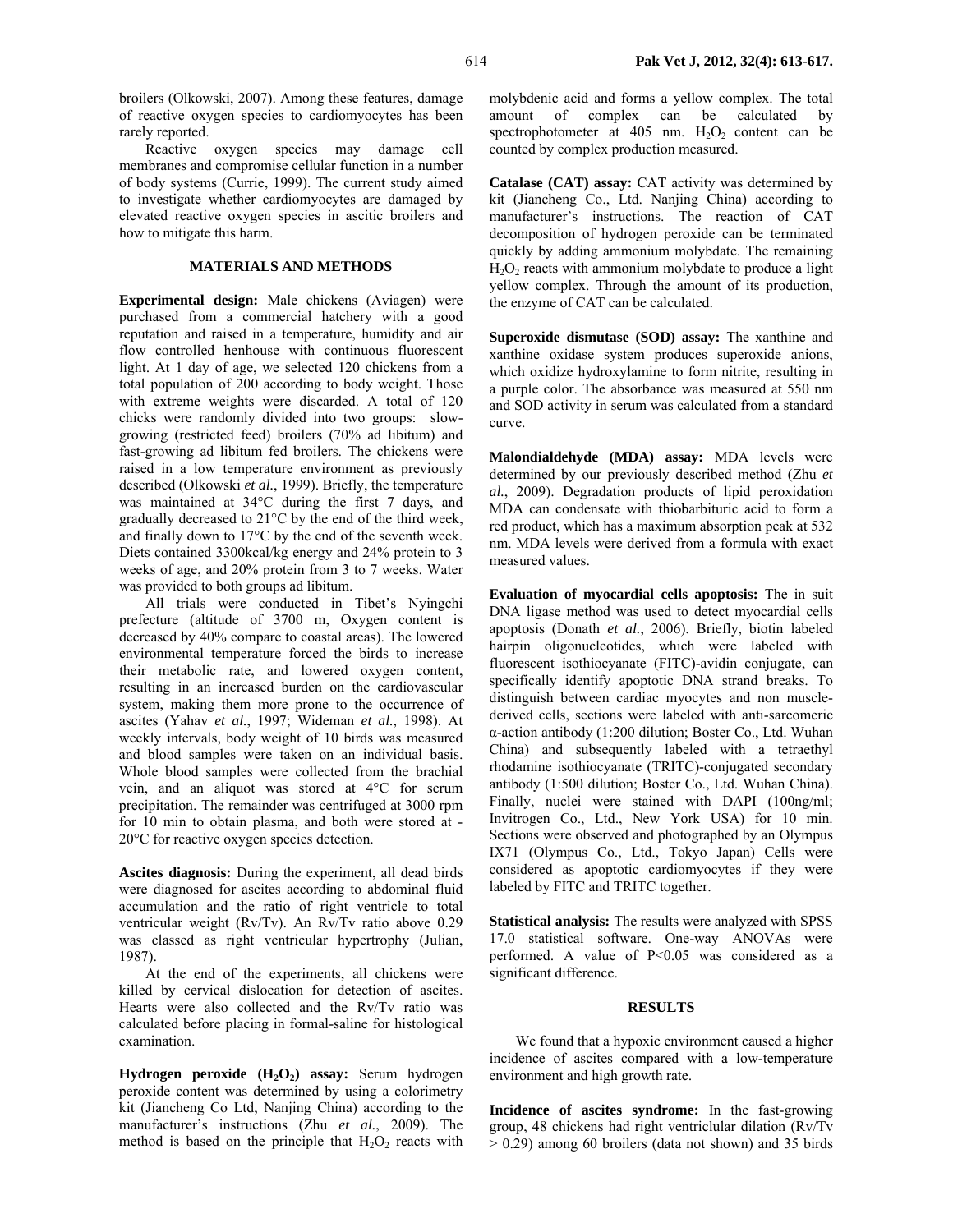had significant accumulation of ascites. Throughout the experiment, a total of 13 chickens died. From 3 to 7 weeks, the number of deaths of broilers was one, three, four, four, and one respectively. In contrast, only one of the slow-growing group chickens, which killed at 7 weeks of age, had ventricular dilation, but there did not appear to be fluid retention in the abdominal cavity.

Olkowski *et al.* (1999) and Nain *et al.* (2008) have reported that the incidence of ascites induced by a lowtemperature environment and high growth rate was approximately 45%. Our results showed that a hypoxic environment, as an inducer of broiler ascites, increased the incidence of ascites by 25% compared with a lowtemperature environment and high growth rate. The fastgrowing group had an increase in body weight from 2 to 4 weeks. However, this difference was not significant at 5-7 weeks because of the occurrence of ascites. By the end of 7th week, the average weight of each group was 2300 g in the fast-growing group and 1930 g in the slow-growing group.

**Gross lesions of ascites:** We found that the pericardial and the intestinal peritoneal cavities (Fig. 1A) frequently contained fluid. Ascitic broilers were usually accompanied by right ventricular hypertrophy, pericardial effusion, an oozing jelly-like substance and liver congestion (Fig. 1B).

**H2O2, CAT, MDA and SOD levels:** We observed that  $H<sub>2</sub>O<sub>2</sub>$  levels were significantly increased from the 4th week in the fast-growing group compared with those in the slow-growing group (Table 1). However, CAT, which can degrade  $H_2O_2$  was decreased in the fast-growing group from the 3rd week compared with that in the slowgrowing group. We observed a similar trend in MDA and SOD levels. Similar to  $H_2O_2$ , MDA levels were significantly reduced from the 4th week in the fastgrowing group. SOD levels were significantly reduced in the fast-growing group from 3rd week compared with those in the slow-growing group. Plasma levels of  $H_2O_2$ , CAT, MDA and SOD showed similar results to those in serum (data not shown).



Fig. I: Anatomy of ascitic chicken. (A) A large amount of yellow liquid (black arrow) is present in the abdominal cavity. (B) Broilers that died of ascites had right ventricular hypertrophy (black arrow), Pericardial effusion (white arrow), and an oozing jelly-like substance (green arrow).



**Fig. 2:** Myocardial sections stained by the *in situ* DNA ligase method. Apoptotic nuclei are shown by bright green nuclear fluorescence (FITC). Sections were counterstained with anti-sarcomeric α-actinin antibody (TRITC) and DAPI to identify cardiac myocytes and nuclei.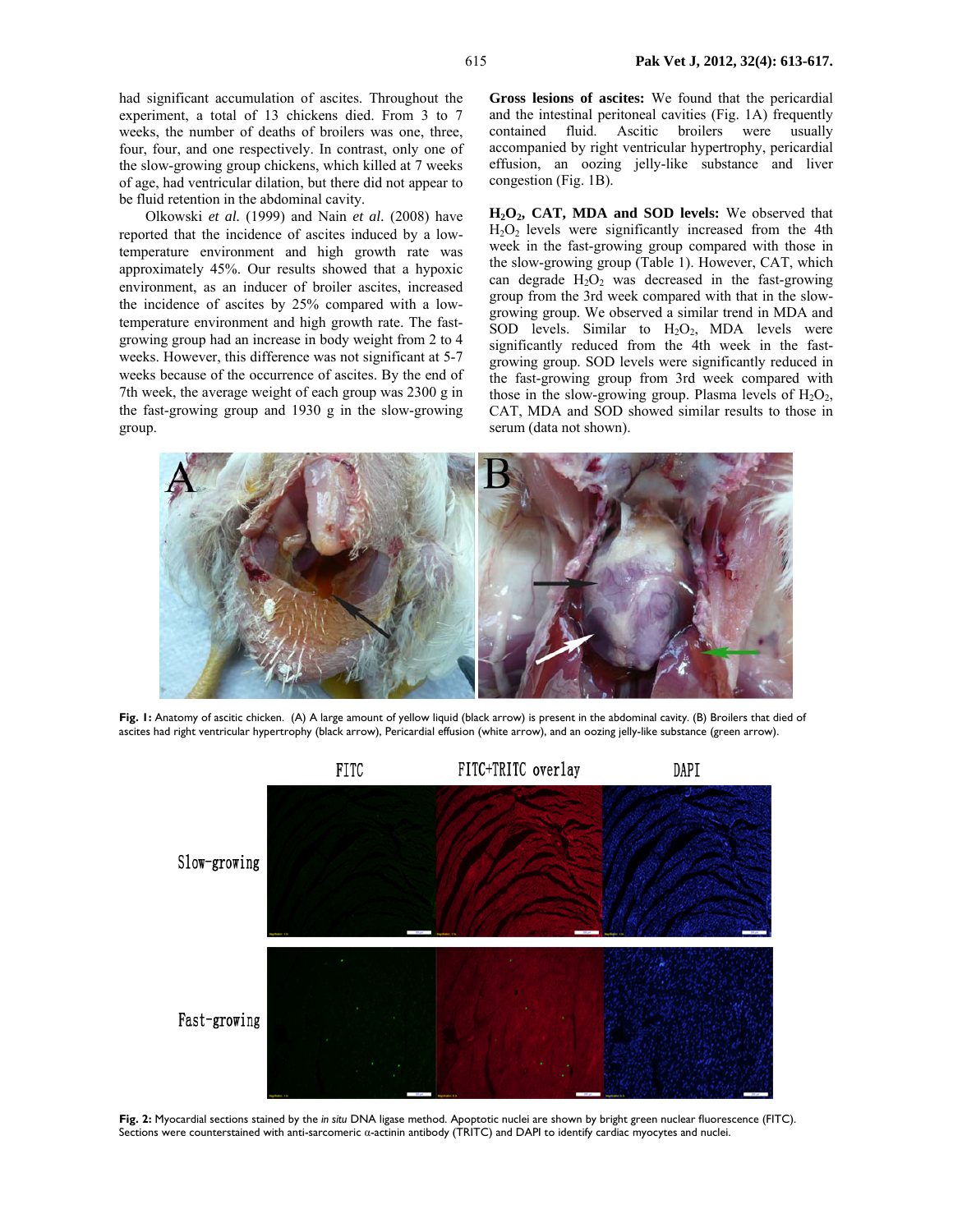**Table 1:** H<sub>2</sub>O<sub>2</sub>, CAT, MDA and SOD levels in serum of ascitic broilers

| Parameters        | SG/FG | 2wk               | 3wk                | 4wk                  | 5wk                  | 6wk                 | 7wk                  |
|-------------------|-------|-------------------|--------------------|----------------------|----------------------|---------------------|----------------------|
| $H_2O_2$ (mmol/L) | SG    | $85.93 \pm 2.78$  | $86.44 \pm 2.68$   | $86.99 \pm 2.32$     | $90.07 \pm 2.46$     | $96.17 \pm 1.71$    | $100.37 \pm 2.80$    |
|                   | FG    | $86.68 \pm 2.36$  | $88.81 \pm 2.99$   | $91.37 \pm 2.91*$    | $103.97 \pm 5.45$ ** | $120.76 \pm 6.93**$ | $121.41 \pm 6.38$ ** |
| CAT (U/ml)        | SG    | $2.82 \pm 0.04$   | $2.75 \pm 0.03$    | $2.75 \pm 0.03$      | $2.69 \pm 0.05$      | $2.55 \pm 0.07$     | $2.48 \pm 0.06$      |
|                   | FG    | $2.77 \pm 0.05$   | $2.72 \pm 0.04*$   | $2.64 \pm 0.05**$    | $2.59 \pm 0.06**$    | $2.32 \pm 0.06$ **  | $2.26 \pm 0.1***$    |
| MDA (nmol/ml)     | SG    | 84±0.03           | $1.88 \pm 0.03$    | $1.89 \pm 0.03$      | $1.92 \pm 0.04$      | 1.98±0.06           | $2.04 \pm 0.04$      |
|                   | FG    | 86±0.04           | $1.90 \pm 0.04$    | $1.93 \pm 0.05*$     | $2.00 \pm 0.07$ **   | $2.38 \pm 0.13**$   | $2.55 \pm 0.04**$    |
| SOD (U/ml)        | SG    | $254.40 \pm 3.13$ | $252.10 \pm 2.56$  | 248.00±2.94          | 242.50±3.27          | $236.00 \pm 3.16$   | 234.00±2.02          |
|                   | FG    | $251.20 \pm 3.73$ | $245.60 \pm 3.67*$ | $221.30 \pm 3.16$ ** | 210.30±3.06**        | 200.50±4.42**       | $188.40 \pm 3.17$ ** |

SG=Slow-growing; FG=Fast-growing; **\*** P<0.05, **\*\***P<0.01 compared with the slow-growing group.

**Cardiomyocyte apoptosis detection:** We investigated the effect of the elevated reactive oxygen species content in individual myocardial cells. In the fast-growing group, we randomly selected eight cardiac tissues from broilers that had significant right ventricular hypertrophy and ascites or no obvious clinical features. At the same time, three cardiac tissues were randomly selected from the slowgrowing group as controls. As shown in Fig. 2, we detected a significant amount of cardiac myocyte apoptosis in the fast-growing group. No apoptotic cells were observed in the slow-growing group. To ensure reliability of the results, three slices repeat were carried out in experiment for each tissue.

### **DISCUSSION**

The intensive selection of broilers for maximal body mass has resulted in anatomical and physiological limitations of blood through the lung with consequent insufficient oxygenation of the tissues. Exposure to cold conditions and a hypoxic environment enhances this imbalance between oxygen supply and consumption (Gupta, 2011). This contradiction between metabolic oxygen requirement and tissue hypoxia leads to metabolic disorders, right ventricular hypertrophy and ascites syndrome.

Excessive abdominal fluid accumulation results in a reduction in the volume of air that is exchanged per respiration. In the current study, in chickens that developed ascites, fluid accumulated very rapidly once it was observed that chickens were always panting and had skin cyanosis (especially the comb and wattles). In the fast-growing group, chickens with ascites had many common characteristics. As well as right ventricular hypertrophy, we also discovered that clots of fibrin were usually present in pericardial cavities and on the surface of liver, sometimes accompanied by a congested liver. In addition, the pericardial and the intestinal peritoneal cavities frequently contained fluid.

During the normal oxidative metabolic process, approximately 1 to 2% of oxygen is converted to various reactive oxygen species (Sheeran and Pepe, 2006). Under hypoxic environment, there are reductions in the concentrations of the natural antioxidants SOD, ascorbic acid and glutathione peroxidase in both the liver and lung, which significantly reduce their ability against reactive oxygen production in these tissues. This fact is consistent with our results. The current study found that before  $H_2O_2$ and MDA levels were increased from the 4th week in the fast-growing group, CAT and SOD levels were already decreased from the 3rd week. We speculate that the increase in  $H_2O_2$  and MDA levels was caused by the decline in CAT and SOD levels. Since reactive oxygen species scavenge enzymes, the decrease in CAT and SOD levels may have been due to metabolic disorders caused by the excessively high growth rate, long-term hypoxia and the cardiovascular system, as well as liver damage of the broilers.

Several findings from the present study suggested that the deterioration of heart function in broilers with ascites syndrome was associated with lipid peroxidation, which was likely caused by reactive oxygen species (Nain *et al.*, 2008). Lipid peroxidation can alter the properties of cellular membrane and organelles crucial for maintenance of normal cardiomyocyte function. We detective the effect of the elevated reactive oxygen species content on individual myocardial cells. Surprisingly, we found cardiomyocyte apoptosis in myocardial tissue of the fastgrowing group broilers. However, there was no apoptosis in the slow-growing group.

Cardiomyocyte apoptosis could be the result of lipid peroxidation caused by the increase in reactive oxygen species. In cardiac tissue from ascitic birds, many of the mitochondria have extensive ultrastructural damage (Maxwell *et al.*, 1996). Lipid peroxidation caused by reactive oxygen species within cell membranes has been identified as playing a significant role in the etiology of pulmonary hypertension (Bottje and Wideman, 1995). As a product of lipid peroxidation, MDA levels indirectly reflect the extent of damage to cells caused by reactive oxygen species. In our study, MDA content was remarkably increased from the 4th week compared with that in the slow-growing group. This could have been due to myocardial apoptosis in ascitic broilers, which was caused by lipid peroxidation from reactive oxygen species.

To reduce harm to myocardial cells caused by reactive oxygen species, researchers have attempted to alleviate the onset of ascites by increasing antioxidant substances. Roch *et al.* (2000) have confirmed that the combination of higher dietary levels of vitamin E and organic selenium (250 IU vitamin E and 0.3 ppm selenium yeast) significantly reduce the mortality caused by Pulmonary hypertension syndrome and improve body weight gain feed in cold-stressed broilers. Vitamin E may protect the birds by limiting the damage caused by reactive oxygen species to cellular DNA or act as a direct radical scavenger during acute oxidation of mitochondria. Furthermore, supplementation of vitamin C in broilers fed 400 mg/kg can effectively reduce lipid peroxidation in cardiac tissue (Nain *et al.*, 2008).

To date, most of the hypotheses regarding the etiology of ascites in broiler chickens have focused on lesions in right ventricular and right ventricular failure with the putative cause being primary pulmonary hypertension (Olkowskia *et al.*, 1999). However, our